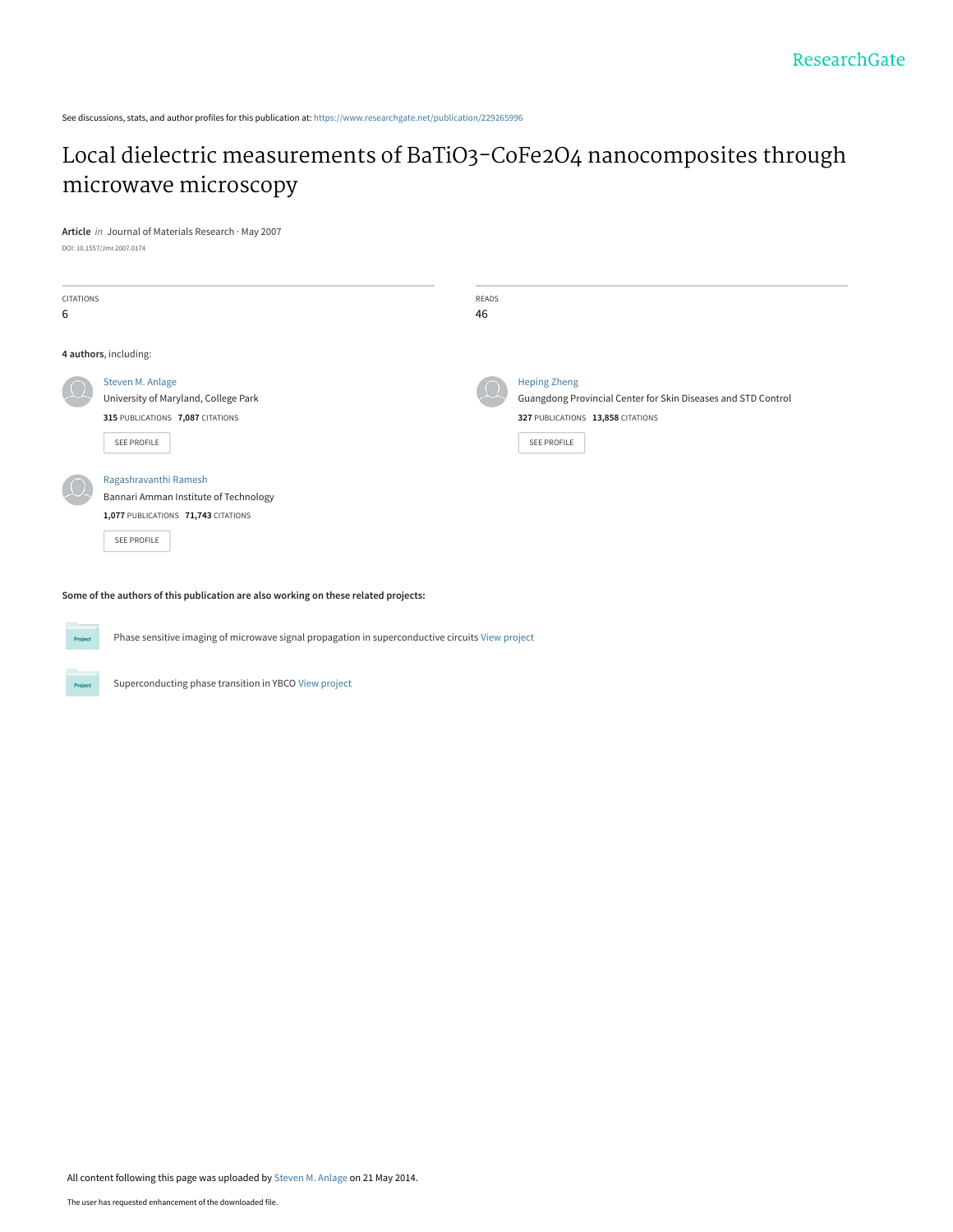### Local Dielectric Measurements of BaTiO<sub>3</sub>-CoFe<sub>2</sub>O<sub>4</sub> Nano-composites Through Microwave Microscopy

Yi Qi<sup>1)</sup>, H. Zheng<sup>2)</sup>, R. Ramesh<sup>2)</sup>, Steven M. Anlage<sup>1), \*</sup>

*1) Materials Research Science and Engineering Center, Departments of Physics and Materials Science and Engineering,* 

*University of Maryland, College Park* 

*2)Department of Materials Science and Engineering, University of California at Berkeley* 

\* Address all correspondence to Steven M. Anlage, e-mail: anlage@squid.umd.edu or Yi Qi, email: yiqi@umd.edu

We report on linear and non-linear dielectric property measurements of BaTiO<sub>3</sub> – CoFe<sub>2</sub>O<sub>4</sub> (BTO-CFO) ferroelectro-magnetic nano-composites and pure BaTiO<sub>3</sub> and CoFe<sub>2</sub>O<sub>4</sub> samples with Scanning Near Field Microwave Microscopy. The permittivity scanning image with spatial resolution on the μm scale shows that the nano-composites have very uniform quality with an effective dielectric constant  $\varepsilon_r = 140 \pm 6.4$  at 3.8 GHz and room temperature. The temperature dependence of dielectric permittivity shows that the Curie temperature of pure BTO was shifted by the clamping effect of the MgO substrate, whereas the Curie temperature shift of the BTO ferroelectric phase in BTO-CFO composites is less pronounced, and if it exists at all, would be mainly caused by the CFO. Non-linear dielectric measurements of BTO-CFO show good ferroelectric properties from the BTO.

#### **Introduction**

 Ferroelectro-magnets are materials in which magnetic and electric dipolar orderings coexist. Because of the additional degree of freedom, there is current interest in using the materials for applications such as memory, electric field-controlled ferromagnetic resonance devices, magnetically switched electro-optical devices, etc. [1]. Besides single phase ferroelectro-magnetic materials [2**-**3], researchers have developed multiphase materials consisting of layers or mixtures of piezoelectric and magnetostrictive phases [4-5].

In the nano-pillar-in-matrix kind of multiphase materials introduced by H. Zheng  $et$   $al$ <sup>[6]</sup>, the properties strongly depend on the pillar size and composition, as well as the uniformity. A localized dielectric measurement is a convenient and effective method to check the quality of the film and to find the nanostructure/composition dependence of the electrical properties. In this paper, we introduce localized dielectric measurements of BTO-CFO using a microwave microscope. We report the measurement of relative dielectric constant with good sensitivity (about  $\pm 4$  in the range of 200~1000) and with high spatial resolution  $(-\mu m)$ . Another motivation of this paper is to investigate the change in ferroelectric properties of the BTO due to the introduction of the secondary phase CFO. We measured the temperature dependence and electric field tunability of the

dielectric properties on these new materials and compare with a pure BTO thin film. The results show evidence that the BTO dielectric properties are significantly affected by the CFO pillars.

#### **Experiments**

Our scanning microwave microscope consists of an open-ended coaxial probe with a sharp, protruding center conductor  $^{[7]}$ . The sample under the tip perturbs the resonator and causes a frequency shift. The frequency shift from the unperturbed condition (with a known sample as reference) to the perturbed condition (with the unknown sample to be measured) is related to the permittivity of the sample. Using perturbation theory  $[8]$ , we calculated the frequency shift of the microscope as a function of the fields in the sample near the probe tip, [7]

$$
\frac{\Delta f}{f} \approx \frac{\varepsilon_0}{4W} \int_{V_s} (\varepsilon_{r2} - \varepsilon_{r1}) \vec{E}_1 \bullet \vec{E}_2 dV ,
$$

where  $\varepsilon_{r2}$  and  $\varepsilon_{r1}$  are the relative permittivity of the two samples.  $E_1$  and  $E_2$  are the calculated electric fields inside the two samples, W is the energy stored in the resonator, and the integral is over the volume  $V_s$  of the sample.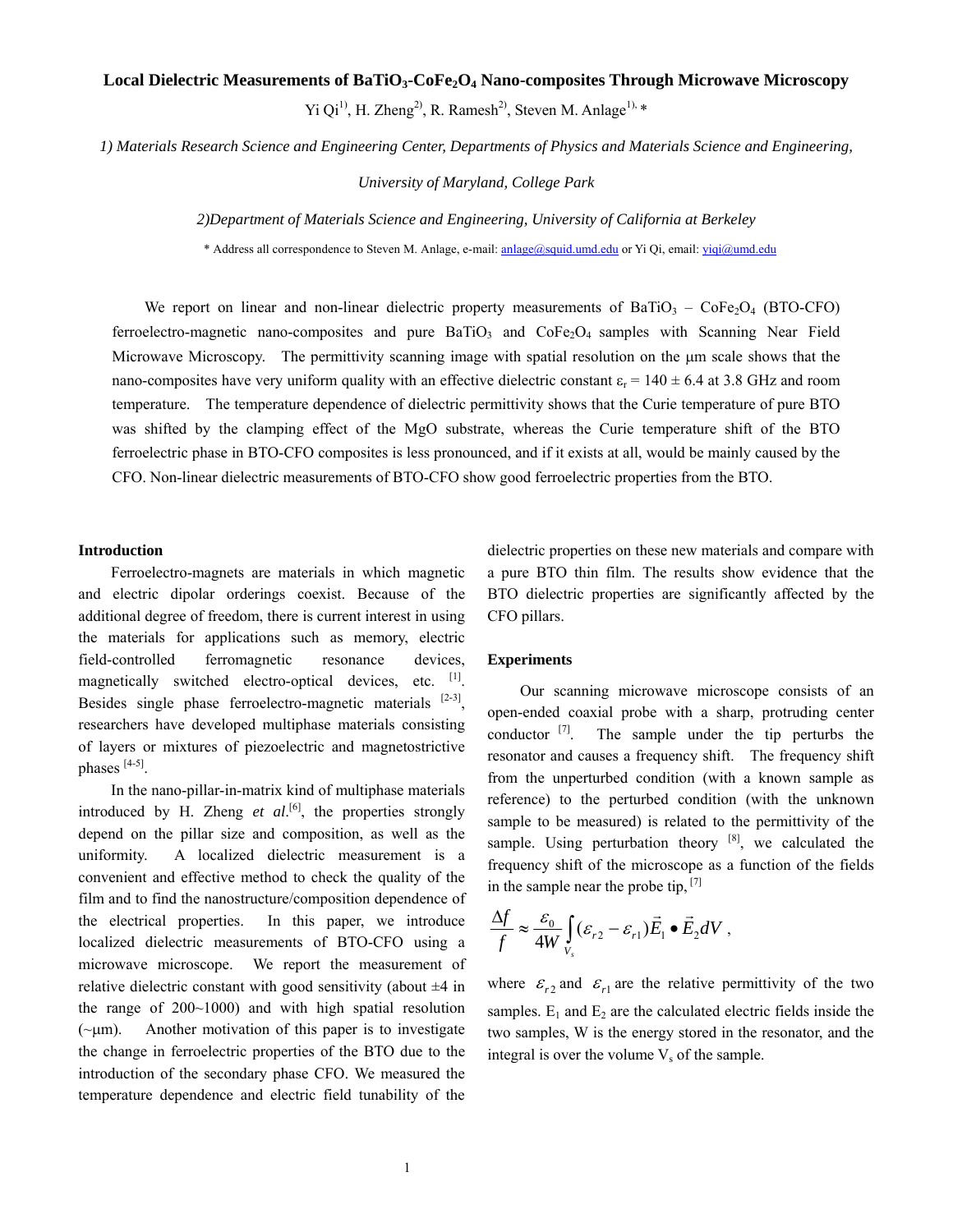

Fig 1. (a) Data and simulation curve of frequency shift vs. permittivity for bulk samples (we use a bulk LAO substrate as the reference and all frequency shifts are given relative to it). The plot is in a liner-log scale to show the diversity of dielectric reference points. The relationship is non-linear for relative dielectric constant values below 50, but approximately linear above 50; (b) data and simulation for thin films. We assume MgO as the substrate and a film thickness of 180 nm. All frequency shifts are given relative to MgO. Note that this plot is in a linear scale.

The dielectric constant vs. frequency shift curve for bulk and thin film samples are illustrated in Fig 1. The shape of curve is determined by the probe geometry. Here we simplify the probe geometry as an ellipsoid of revolution with a blunt end (illustrated in Fig2. (c)). The geometry can be modified by varying three parameters, i.e. long axis *a*, short axis *b* and blunt end width *c.* For a defined geometry, we use Maxwell 2D software (Ansoft) to calculate the static electric field and stored energy in the sample. It is established that the static fields are a good approximation to the near-field structure of the tip. $[7]$  Combined with the equation above, the frequency shift vs. permittivity curve is calculated. To find the probe geometry of the tip used in our experiment, i.e. the correct *a*, *b*, and *c* parameters, calibration points were measured with several known bulk samples. Fig 1.(a) shows a calculated curve of frequency shift vs. permittivity that fits our calibration points well when we choose a=50 $\mu$ m, b=22 $\mu$ m and c=2.6 $\mu$ m. The geometry parameters are confirmed by SEM observation of the tip [9].

We can see that larger dielectric permittivity causes a more negative frequency shift of the microscope.

Fig 1.(b) simulates the thin film situation with the probe geometry determined by the bulk dielectric calibration step. In this simulation, we assume the substrate is MgO and the thin film thickness is 180nm, which is consistent with the samples used in this experiment. We assumed the sample has a disk shape with a diameter of 5000μm and a substrate thickness of 500μm. In Fig 1.b we define the bare MgO substrate as the unperturbed condition, the frequency shift relative to MgO is recorded to get the dielectric permittivity for the thin film samples to be measured. The simulation curve is close to a straight line in the range from  $\varepsilon_r=100$  to  $\varepsilon_r = 1100$  ( $\varepsilon_r \approx -15.425$  - 2.336  $\Delta f$  ( $kHz$ )), so we can use the linear fit to estimate the dielectric constant of the thin films.

# **Samples**

 The BTO-CFO thin film nano-composite material is prepared by pulsed-laser deposition on MgO substrates. All films discussed here have a nominal thickness of 180nm. X-ray diffraction and TEM experiments show that the BTO and CFO were separated into two phases in the thin film by self-assembly  $[6]$ . The two phases have a pillar-in-matrix geometry, in which the CFO pillars occupy about 35% in volume and have diameters of 20-30 nm, and their distribution and size are roughly uniform. Both BTO and CFO phases have their [100] lattice direction perpendicular to the thin film plane  $[6]$ .

Two types of BTO-CFO samples were prepared (see Table I). One without a counter-electrode for linear dielectric measurement (a) and another one with a counter-electrode  $SFRuO<sub>3</sub>$  (SRO) layer for non-linear dielectric measurement (b). The sheet resistance of the SRO layer is 2700  $\Omega$ /square, sufficiently large to render it effectively invisible to the microwave signal to good approximation.<sup>[10]</sup> For the former samples, part of the thin film was ion milled to expose the MgO substrate (see Fig 2.a). Again, we use the MgO substrate as the unperturbed condition and the BTO-CFO on MgO as the perturbed condition, while measuring the frequency shift. For the latter case, we use a bias tee outside the inductively de-coupled resonator to apply bias voltage between the SRO counter-electrode and the microscope tip to get the dielectric response vs. bias voltage relationship (Fig 2.b)  $^{[7]}$ . For comparison purposes, pure BTO and pure CFO thin film samples were also prepared with the same geometry and lattice direction, that is BTO on MgO (c) and BTO on SRO counterelectrode on MgO substrate(d), CFO on MgO (e)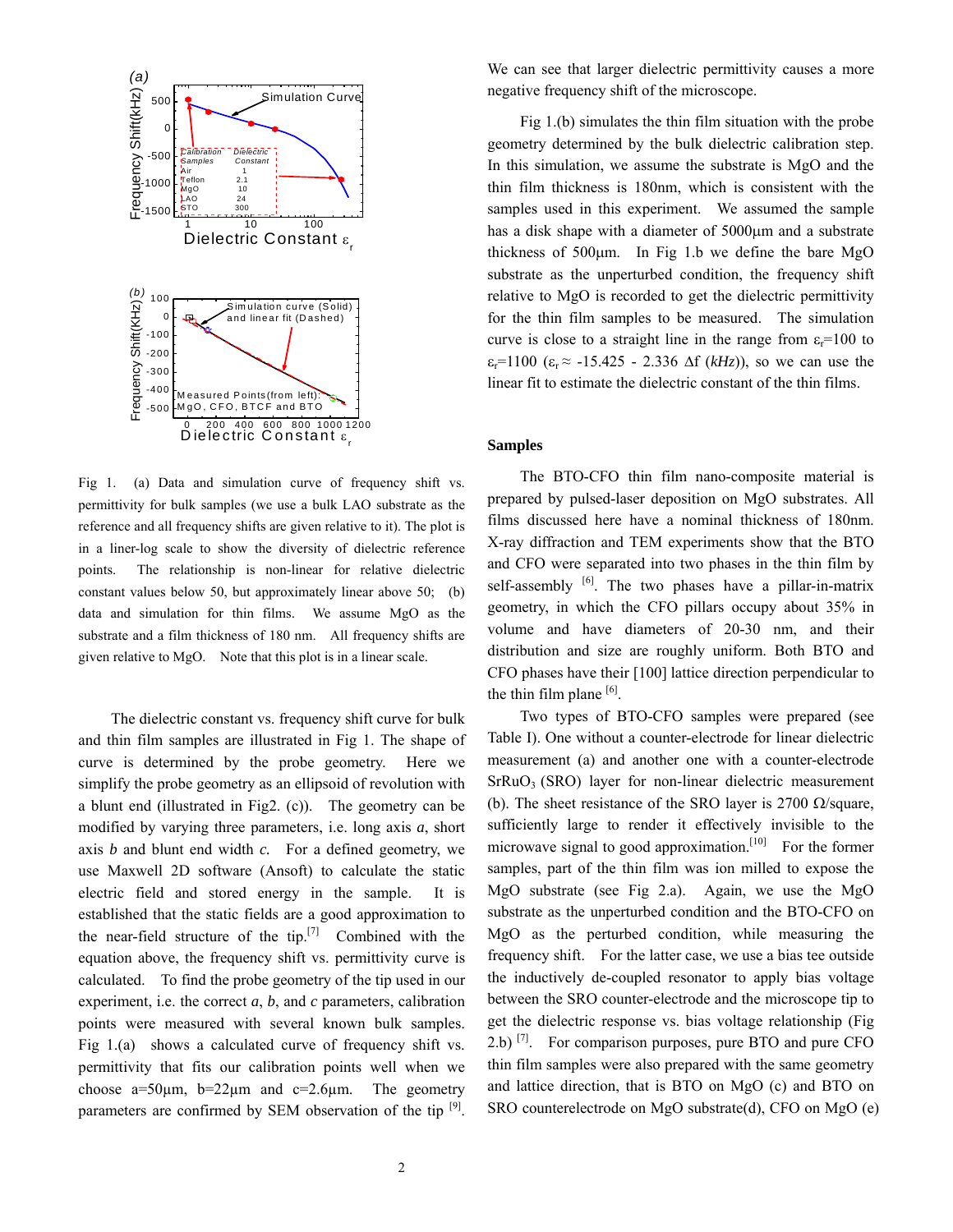and CFO on SRO counterelectrode on MgO substrate(f) . The samples prepared for this study are listed in Table I.



Fig 2. (a) Sample schematic for dielectric measurements (BTO-CFO, pure BTO or pure CFO thin film directly on MgO substrate with partly exposed MgO) (b) Sample schematic for non-linear dielectric measurements (BTO-CFO, pure BTO or pure CFO thin film on MgO substrate with a SRO counter-electrode layer). A dc and low frequency (Hz~kHz) ac voltage can be applied across the dielectric film between the tip and the counterelectrode. (c) Simplified geometry of the probe tip modeled as an ellipsoid of revolution in contact with the sample.

| Sample Index                              | a             | b          | c          | d                | е              | f          |
|-------------------------------------------|---------------|------------|------------|------------------|----------------|------------|
| Material                                  | BTO-          | BTO-       | <b>BTO</b> | BTO              | <b>CFO</b>     | CFO        |
|                                           | CFO           | CFO        |            |                  |                |            |
| <b>SRO</b>                                | NO            | <b>YES</b> | NO         | <b>YES</b>       | NO             | <b>YES</b> |
| Counter-electrode                         |               |            |            |                  |                |            |
| from linear<br>$\varepsilon_{\text{avg}}$ | $140 \pm 6$ , |            | 1020 $\pm$ |                  | $35 \pm$       |            |
| measurements                              |               |            | 20         |                  | $\overline{2}$ |            |
| (room                                     |               |            |            |                  |                |            |
| temperature, 3.8                          |               |            |            |                  |                |            |
| GHz)                                      |               |            |            |                  |                |            |
| linear<br>from<br>$T_{\sf max}$           | $124$ °C      |            | 154 °C     |                  | N/A            |            |
| measurements                              |               |            |            |                  |                |            |
| $T_c$ from non-linear                     |               | 130°       |            | 130 <sup>°</sup> |                | N/A        |
| measurements                              |               | C.         |            | C.               |                |            |

Table I. Summary of samples measured and their dielectric properties. All films are grown on MgO substrates.

# **Results and Discussions**

### **1. Quantitative Dielectric Imaging Resolution**

We scanned the microwave microscope tip across the lithographically-defined sharp edge between the BTO-CFO thin film and MgO bare substrate and recorded the frequency shift. We use this design rather than measuring two separate samples because it can reduce the systematic error and noise in the dielectric constant determination, especially for the temperature dependence measurements presented below. There is a sharp change in frequency shift upon crossing the edge from MgO to BTO-CFO or BTO (Fig 3). The negative frequency change from MgO to BTO-CFO or BTO indicates BTO-CFO and BTO have higher permittivity than MgO  $(\varepsilon_r)$  $\sim$ 10). We can convert the frequency shift values to relative permittivity values of  $\varepsilon_r = 140 \pm 6$ ,  $1020 \pm 20$  and  $35 \pm 2$  for BTO-CFO, BTO and CFO respectively (at room temperature and 3.8 GHz). Assuming that the patterned edge and dielectric properties have a sharp change at the edge, from the scan with  $0.1$  μm step size (inset of Fig 3. (b)), we can also see the microwave microscope has a quantitative resolution<sup>[11]</sup> for dielectric constant of about 5 μm.



Fig 3. (a), (c) Frequency shift scanning images at 3.8 GHz and room temperature crossing the BTO-CFO/MgO edge and BTO/MgO edge respectively, (b) (d) Single line scans from (a) and (c), inset of (b) is a scan across the BTO-CFO/MgO edge with 0.1 μm step size.

# **2. Linear Dielectric Imaging**

A two-dimensional scanning image [Fig 4. (a)] shows that the BTO-CFO has a fairly uniform dielectric property with  $\varepsilon_r$  = 140 ± 6.4 averaged over a 2mm x 2mm area. The dielectric properties of this kind of nano-composite mainly depend on composition  $^{[5]}$ . From TEM and AFM measurement of this sample  $[6]$ , we see it has roughly uniform composition in the plane of the film. That may explain the small range of dielectric constant variation observed. Fig 4. b shows a finer scanning image of the most inhomogeneous part of the film with 0.5 μm step size. The dielectric constant is  $\varepsilon_r$  = 136  $\pm$  8.2 over this area. There is still contrast in the dielectric image on this short length scale, indicating a "qualitative" spatial resolution  $[11]$  on the  $\mu$ m scale. However, the resolution for quantitative imaging is larger and is typically governed by the tip geometry<sup>[9]</sup> and the field confinement volume in the sample [11].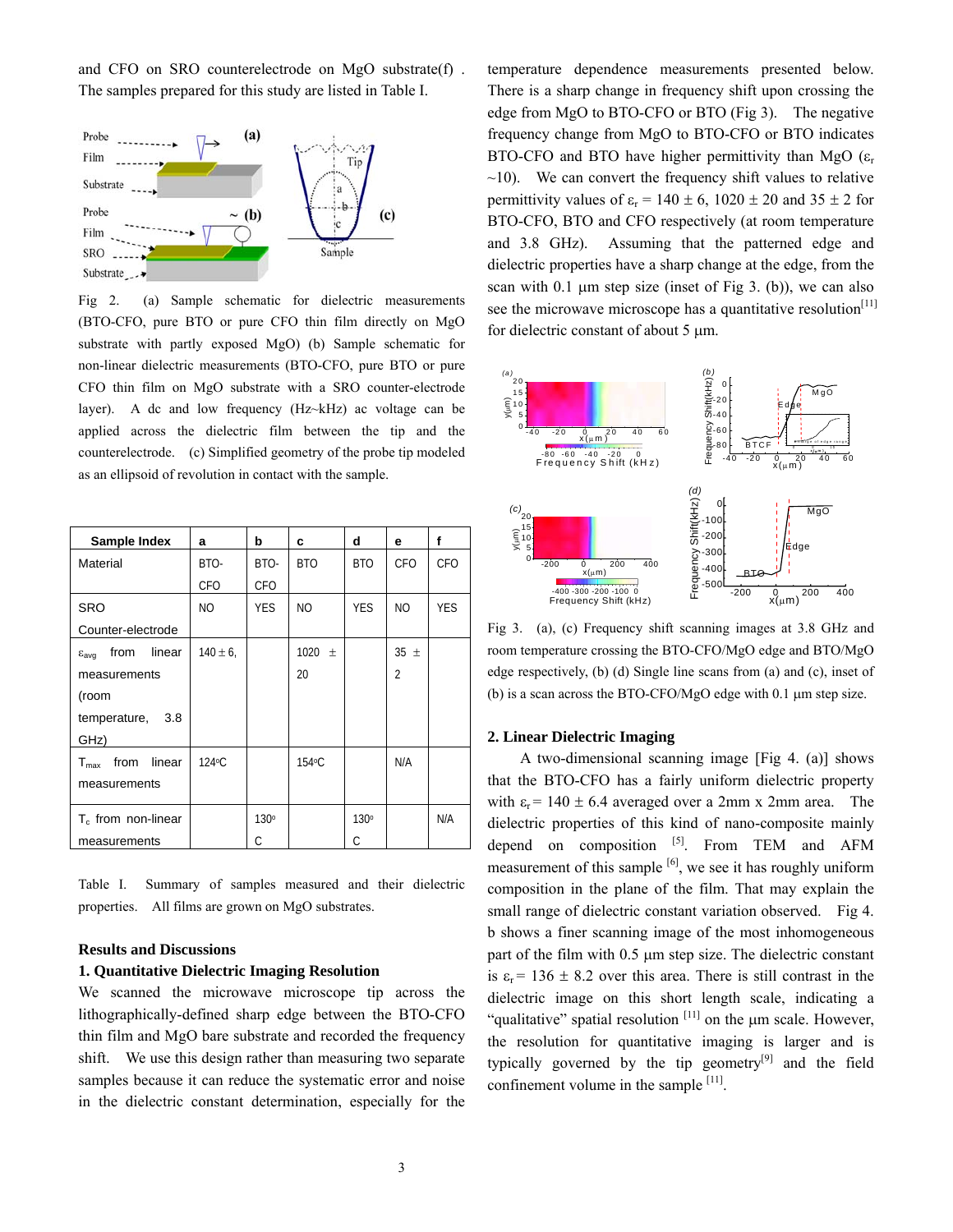

Fig 4. (a) Linear dielectric constant image of BTO-CFO thin film,  $2000 \mu m \times 2000 \mu m$  scanning area with 5 μm step size, and (b) 20 μm x 20 μm area scanning image with 0.5 μm step size, both taken at 3.8 GHz and room temperature. Color bar shows measured frequency shift and relative dielectric permittivity values.

With this localized dielectric measurement technique, we also have the possibility of measuring the magneto-electric effect locally. Because applying a magnetic field would induce a magnetostriction of the CFO phase, this strain is transferred to BTO, which is equivalent to the stress effect on BTO. Our microscope has a sensitivity of 2 kHz in frequency shift, which corresponds to  $\Delta \varepsilon_r \sim 4$  in the 200-1000 relative dielectric constant range. Based on piezoelectric and magnetostriction coefficients  $(e_{33} = 18.6 C/m^2, q_{33} = 699.7 N/Mm)^{[12]}$ , we estimate that a magnetic field of 3000 Oersted is needed to get a measurable dielectric change in the BTO-CFO film. The advantage for the proposed magneto-electric measurement is that we can localize it to the µm scale. This provides the capability to investigate the relation between magneto-electric properties and local composition or nano-structure.

# **3. Temperature Dependence of Linear Dielectric properties**

The frequency shifts across the edge from MgO to BTO-CFO or BTO were recorded as a function of sample temperature from  $30^{\circ}$ C $\sim$ 200 $^{\circ}$ C. Fig 5 show the temperature dependence of the frequency shift, which can be converted to temperature dependence of dielectric permittivity (we used the linear fit of  $\varepsilon \sim \Delta f$  curve shown in Fig.1 b). Due to the lattice transition of the perovskite structure of the BTO crystal, the relative dielectric permittivity should have a peak at the Curie temperature  $[13]$ . Firstly, we used a BTO bulk single crystal to verify this trend and to calibrate the thermometer from the transition temperature. Fig. 5(a) inset shows the dielectric change of the BTO crystal with

temperature. There is a peak at  $120^{\circ}$ C, which is consistent with the Curie temperature from the literature  $[14]$ . The room temperature frequency shift corresponds to a permittivity of  $\varepsilon_r$  $\sim$  800 (using the simulation curve for bulk samples in Fig.  $1(a)$ ), which is on the same order as the results for the thin film BTO sample.

BTO and BTO-CFO thin films on MgO also show a peak in  $\varepsilon_r(T)$  which corresponds to the lattice transition of the BTO phase. However the broadening and flattening of the peak is typical of diffuse transitions, which can be attributed to structural inhomogeneity resulting from reduced grain size [13] and the strain gradient induced by the epitaxial growth of the thin films  $[15]$ . The broadened peak can be fit using a generalized Curie-Weiss equation [16]:

$$
\frac{1}{\varepsilon} = \frac{1}{\varepsilon_{\text{max}}} + \frac{(T - T_{\text{max}})^2}{2\varepsilon_{\text{max}}\delta^2},
$$

where the transition temperature is defined by  $T_{\text{max}}$ , which corresponds to the maximum dielectric constant  $\varepsilon_{\text{max}}$ , and  $\delta$ is the diffuseness coefficient. Large values of the coefficient  $\delta$ indicate a strongly diffuse transition. Here we found  $\delta = 94$ <sup>o</sup>C and transition temperatures  $T_{\text{max}} = 154$ <sup>o</sup>C for the BTO thin film. The transition temperature shift is due to the stress from the substrate  $[11, 15]$ . The BTO-CFO doesn't show the same enhanced transition temperature as the BTO film. From Fig. 5(b), the transition temperature of BTO-CFO is about 124°C which is similar to bulk BTO. The CFO thin film on MgO does not show an obvious temperature dependence in  $\varepsilon_r(T)$  in this range (not shown).



Fig 5. (a) Temperature dependence of dielectric constant for BTO thin film (red circles), BTO-CFO thin film (black squares), and bulk BTO single crystal (inset); (b) enlargement of BTO-CFO curve in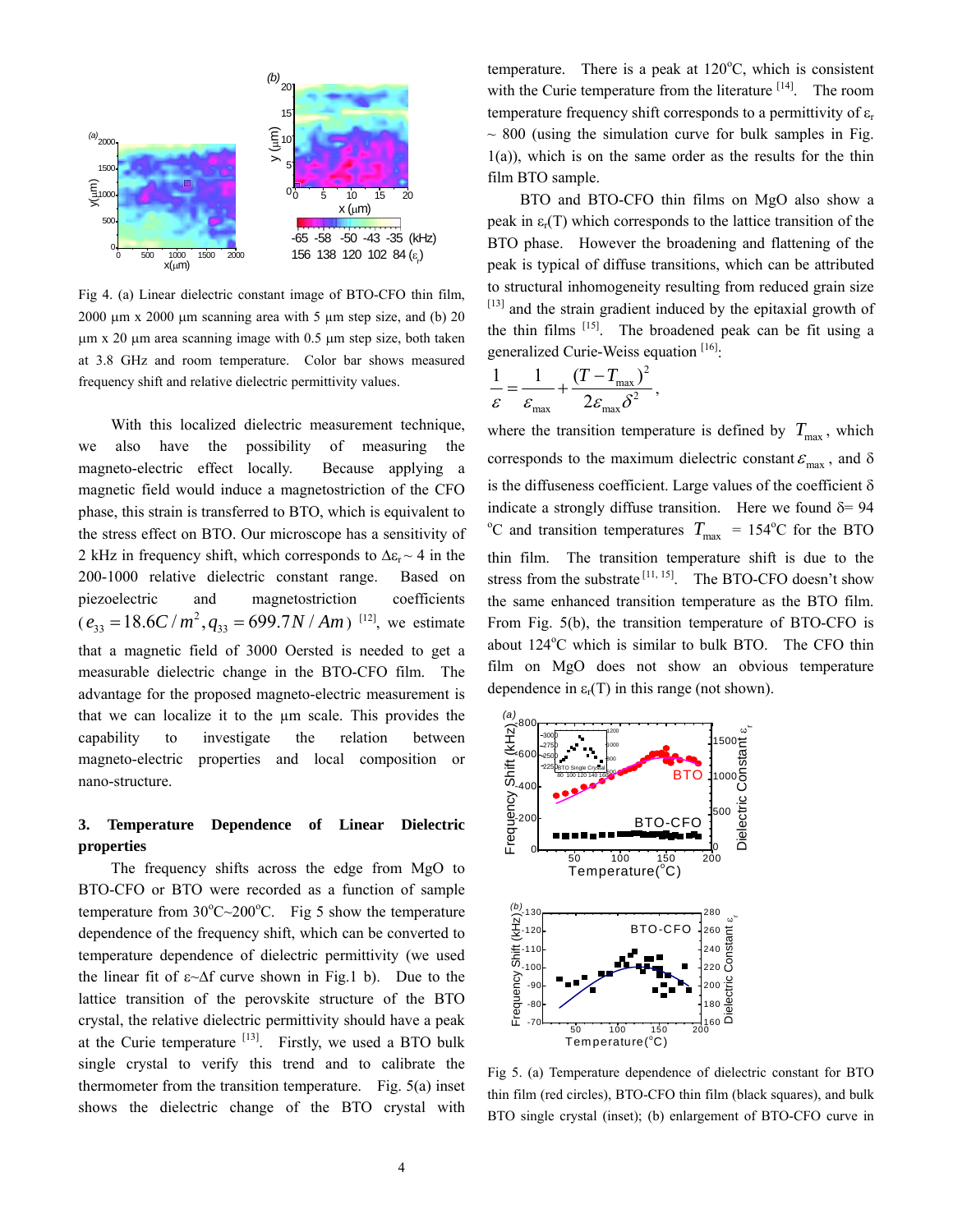(a). Also shown as solid lines on BTO and BTO-CFO are fits to the generalized Curie-Weiss equation discussed in the text. All data taken at 3.8 GHz. Note that the frequency shift is plotted with a sign opposite to that in Figs. 1 and 3.

# **4. Non-linear Dielectric Properties**

The dielectric tunability measurements were done at a single point on similar thin films but with an SRO counterelectrode present (Fig 2.b). A 1 V dc bias corresponds to a local electric field on the scale of 60 kV/cm in the dielectric film. Fig. 6 (inset) is a schematic of a typical frequency shift curve as a function of the bias voltage on a BTO-CFO film. The results show that BTO-CFO has a non-linear dielectric property similar to thin film BTO. Applying a bias voltage, the dielectric permittivity is reduced, so that around 0 bias voltage the relative permittivity has a maximum value.<sup>[10]</sup> Further measurements on CFO/SRO as a function of bias voltage shows only frequency shift changes at the noise level of the experiment. Hence we conclude that the non-linearity in BTO-CFO/SRO comes from the BTO phase and not the SRO layer. The peak in the tunability curve corresponds to the reversal of polarization (coercive field), and the amplitude corresponds to the amount of switchable polarization<sup>[17]</sup>. With decreasing temperature below  $T_c$ , the tunability curve will exhibit a more pronounced hysteresis in which the upgoing and downgoing frequency shift curves cross. Above  $T_c$ , the BTO is in the paraelectric state and the tunability curves exhibit weakly hysteretic behavior. [18] In our experiment, this transition occurs around  $130^{\circ}$ C for both the BTO-CFO and BTO films (see Fig. 6).



Figure 6. Hysteresis measured at 3.8 GHz. Both BTO (red circles) and BTO-CFO (black squares) show a critical temperature of  $\sim$ 130 $\degree$ C at which the hysteresis reduces to zero. The inset schematic shows a typical frequency shift change as a function of bias voltage for the configuration shown in Fig. 2(b). The hysteresis is defined as the voltage difference between two extrema measured in upward and downward voltage sweeps.

 Table I summarizes the samples used in the experiment and the main results for the dielectric properties. For pure BTO, the transition temperature determined from linear dielectric measurements is different from that determined by non-linearity measurements. We believe the shift of the BTO Curie temperature is caused by the substrate clamping effect. Introducing an SRO counter-electrode layer would relax the stress on the film thus changing the Curie temperature of the film towards to that of bulk BTO. For BTO-CFO films the transition temperature determined from the dielectric measurement is about the same as that from the non-linear measurements, showing that the properties of BTO-CFO are less dependent on the underlying layer. The transition temperature shift of BTO-CFO is less pronounced, and if it exists at all, would be mainly caused by the CFO phase, either through stress caused by lattice mismatch or Co and Fe diffusing into the BTO phase leading to a metastable solid solution.<sup>[5]</sup>

#### **Summary**

In summary, we measured the linear and non-linear dielectric properties of BTO-CFO nano-composites. The dielectric properties of BTO-CFO are similar to those of BTO including the temperature dependence and bias voltage dependence. The measurement has a quantitative spatial resolution of approximately 5 μm. The dielectric change as well as the transition temperature change in the BTO component of BTO-CFO is mainly due to the interaction of BTO with CFO. The possibility of localized magneto-electric measurement with this technique is also discussed.

#### **Acknowledgements**:

We gratefully acknowledge assistance from Alexander Tselev and Atif Imtiaz. This work was supported by the NSF MRSEC under contracts NSF DMR-00-80008 and NSF DMR-05-20471, as well as NSF ECS-0322844 and NSF DMR-0302596.

#### **References**:

[1] Wood, V. E. & Austin, A. E. Possible applications for magnetoelectric materials. *Int. J. Magn.* **5**, 303–315 (1974) . [2] G. A. Smolenskii and I. E. Chupis, Ferroelectromagnets.

Sov. Phys. Usp. **25**, 475 (1982).

[3] B. I. Al'shin and D.N. Astrov, Magnetoelectric effect in Titanium Oxide Ti<sub>2</sub>O<sub>3</sub>. Soviet Physics JETP 17, 809 (1963). [4] J. G. Wan, J.-M. Liu, H. L. W. Chand, C. L. Choy, G. H.

Wang, and C. W. Nan, Giant magnetoelectric effect of a hybrid of magnetostrictive and piezoelectric composites. J.